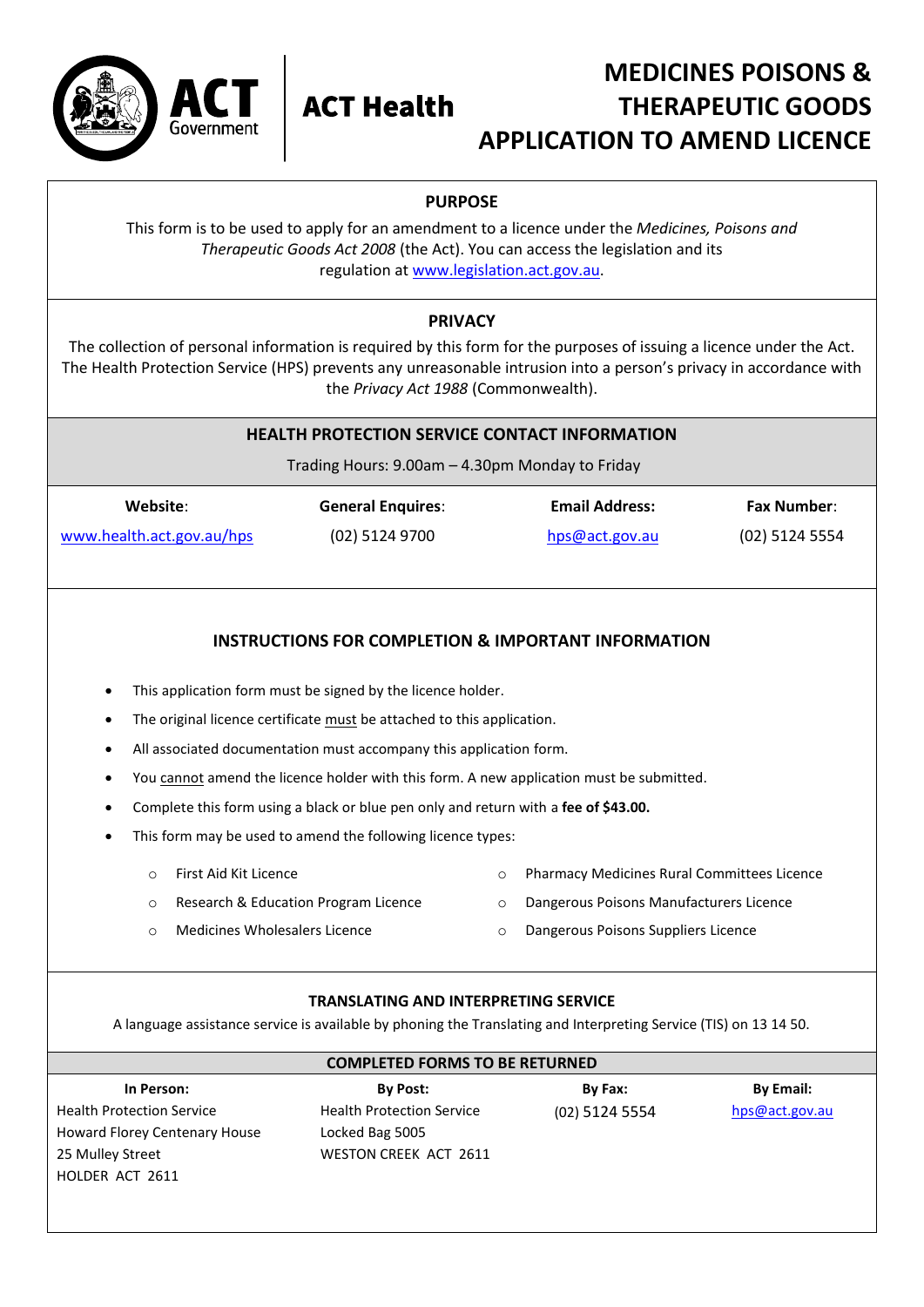| <b>REQUIRED INFORMATION (must be completed)</b>                                                                  |                        |               |                              |                          |  |                                      |                        |  |
|------------------------------------------------------------------------------------------------------------------|------------------------|---------------|------------------------------|--------------------------|--|--------------------------------------|------------------------|--|
| <b>LICENCE NUMBER:</b>                                                                                           |                        |               | <b>FILE NUMBER:</b>          |                          |  | <b>EXPIRY DATE:</b>                  |                        |  |
| <b>TRADING NAME:</b>                                                                                             |                        |               |                              |                          |  |                                      |                        |  |
| (As appears on current licence/permit certificate)                                                               |                        |               |                              |                          |  |                                      |                        |  |
|                                                                                                                  |                        |               |                              |                          |  |                                      |                        |  |
| PARTICULARS OF BUSINESS AMENDMENT (Must be completed)                                                            |                        |               |                              |                          |  |                                      |                        |  |
| Please indicate which amendment(s) you are applying for and ONLY complete the sections relevant to your changes. |                        |               |                              |                          |  |                                      |                        |  |
| <b>Business Details</b><br>$\perp$                                                                               | $\Box$ Contact Details |               |                              | $\Box$ Postal Details    |  | □ Authorised Substance               |                        |  |
| Authorised Person                                                                                                | $\mathbf{L}$           |               | Details of Use               | Supervisor<br>$\Box$     |  | <b>Researcher Details</b><br>$\perp$ |                        |  |
| Details of Program<br>$\Box$                                                                                     | $\perp$                |               | <b>Security Arrangements</b> |                          |  |                                      |                        |  |
| <b>BUSINESS DETAILS</b>                                                                                          |                        |               |                              |                          |  |                                      |                        |  |
| <b>NEW TRADING NAME:</b>                                                                                         |                        |               |                              |                          |  |                                      |                        |  |
| PHYSICAL ADDRESS OF BUSINESS                                                                                     |                        |               |                              |                          |  |                                      |                        |  |
| <b>SHOP NUMBER:</b>                                                                                              |                        |               | <b>PROPERTY NAME:</b>        |                          |  |                                      |                        |  |
| <b>STREET ADDRESS:</b>                                                                                           |                        |               |                              |                          |  |                                      |                        |  |
| <b>SUBURB:</b>                                                                                                   |                        | <b>STATE:</b> |                              |                          |  | <b>POSTCODE:</b>                     |                        |  |
| <b>CONTACT DETAILS - ONSITE PERSON</b>                                                                           |                        |               |                              |                          |  |                                      |                        |  |
| <b>GIVEN NAME:</b>                                                                                               |                        |               |                              | <b>FAMILY NAME:</b>      |  |                                      |                        |  |
| <b>BUSINESS PHONE:</b>                                                                                           |                        |               |                              | <b>MOBILE PHONE:</b>     |  |                                      |                        |  |
| <b>AFTER HOURS PHONE:</b>                                                                                        |                        |               |                              | FAX:                     |  |                                      |                        |  |
| <b>EMAIL ADDRESS:</b>                                                                                            |                        |               |                              |                          |  |                                      |                        |  |
|                                                                                                                  |                        |               |                              |                          |  |                                      |                        |  |
| <b>POSTAL DETAILS - BUSINESS CORRESPONDENCE POSTAL ADDRESS</b>                                                   |                        |               |                              |                          |  |                                      |                        |  |
| <b>STREET NUMBER/PO BOX:</b>                                                                                     |                        |               | <b>STREET NAME:</b>          |                          |  |                                      |                        |  |
| <b>SUBURB:</b>                                                                                                   | STATE:                 |               |                              | <b>POSTCODE:</b>         |  |                                      |                        |  |
| <b>AUTHORISED SUBSTANCE</b>                                                                                      |                        |               |                              |                          |  |                                      |                        |  |
| <b>SUBSTANCE DETAILS:</b>                                                                                        |                        |               |                              |                          |  |                                      |                        |  |
| <b>NAME OF SUBSTANCE</b>                                                                                         | <b>STRENGTH</b>        |               |                              | <b>FORM OF SUBSTANCE</b> |  | <b>MAXIMUM QUANTITY*</b>             | <b>TOTAL QUANTITY*</b> |  |
|                                                                                                                  |                        |               |                              |                          |  |                                      |                        |  |
|                                                                                                                  |                        |               |                              |                          |  |                                      |                        |  |
|                                                                                                                  |                        |               |                              |                          |  |                                      |                        |  |
|                                                                                                                  |                        |               |                              |                          |  |                                      |                        |  |
|                                                                                                                  |                        |               |                              |                          |  |                                      |                        |  |
|                                                                                                                  |                        |               |                              |                          |  |                                      |                        |  |
|                                                                                                                  |                        |               |                              |                          |  |                                      |                        |  |
|                                                                                                                  |                        |               |                              |                          |  |                                      |                        |  |
|                                                                                                                  |                        |               |                              |                          |  |                                      |                        |  |
|                                                                                                                  |                        |               |                              |                          |  |                                      |                        |  |

**\*** *Maximum Quantity:* the quantity that would be possessed under the licence at any one time.

**\*** *Total Quantity:* the quantity that may be possessed during the licence period.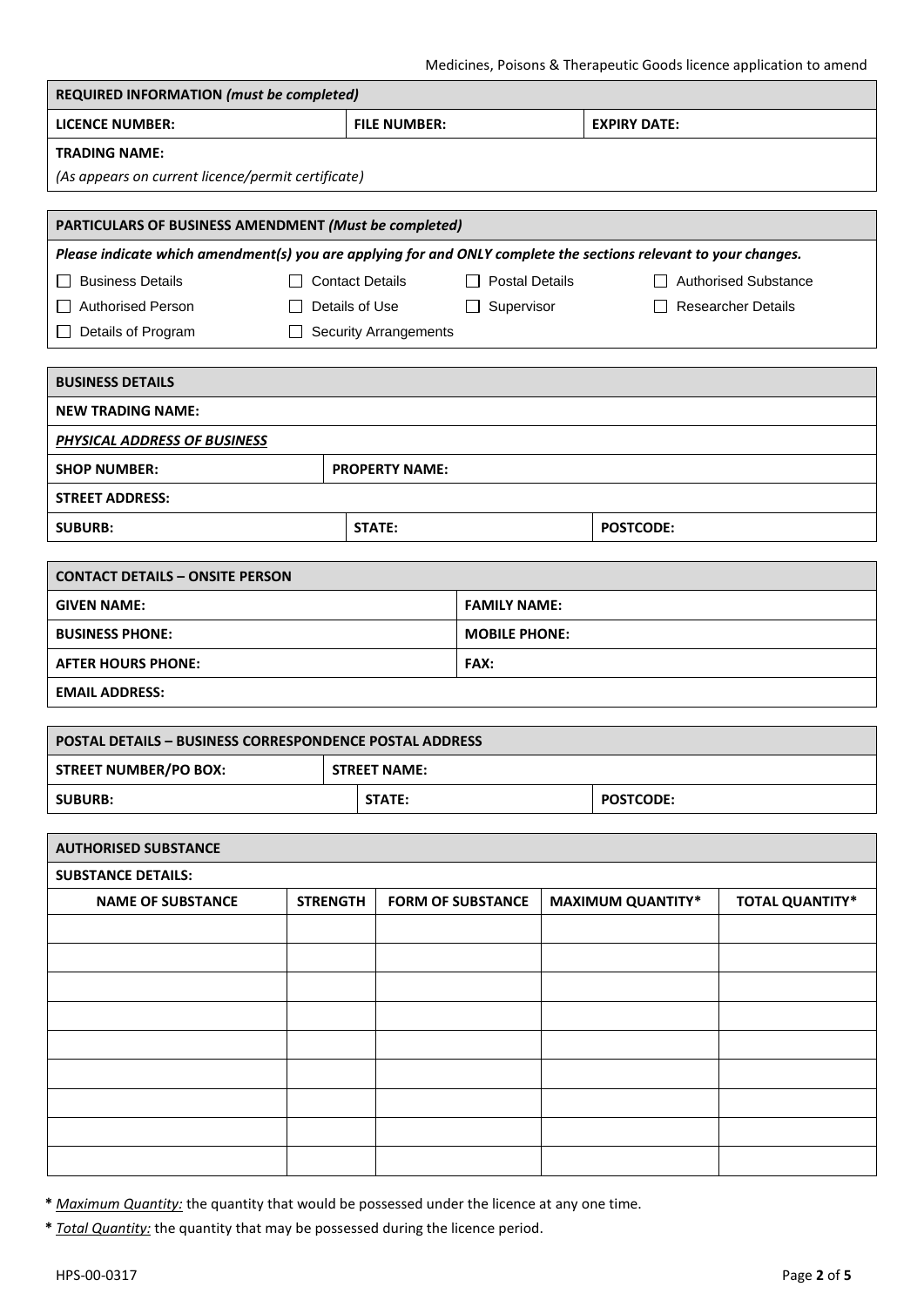### **PARTICULARS OF BUSINESS AMENDMENT** *(CONTINUED)*

#### **SECURITY ARRANGEMENTS**

*Please provide details:*

#### **AUTHORISED PERSON DETAILS -** *Applicable to First Aid Kit licence ONLY*

Details of each additional person proposed to be authorised to deal under the licence. If insufficient space provided to record all details, please attach additional information to this application. *Note: Occupation must be a registered nurse or ambulance paramedic.*

*Ambulance paramedic qualifications must be an Associate Diploma Health Science (Ambulance Officer) or equivalent.*

| <b>Given Names</b> | <b>Family Name</b> | <b>Residential Address</b> | Occupation | <b>Qualifications &amp;</b><br><b>Board Registration No.</b><br>(if applicable) |
|--------------------|--------------------|----------------------------|------------|---------------------------------------------------------------------------------|
|                    |                    |                            |            |                                                                                 |
|                    |                    |                            |            |                                                                                 |
|                    |                    |                            |            |                                                                                 |
|                    |                    |                            |            |                                                                                 |
|                    |                    |                            |            |                                                                                 |
|                    |                    |                            |            |                                                                                 |
|                    |                    |                            |            |                                                                                 |

#### **DETAILS OF USE -** *Applicable to First Aid Kit licence ONLY*

*Details of the situations in which the proposed medicines will be used (e.g. operational protocols).*

*Details of workplaces and/or community venues at which the relevant medicines are proposed to be administered.*

| SUPERVISOR – Applicable to Research & Education, Medicines Wholesalers and Dangerous Poisons licences ONLY |  |                     |  |
|------------------------------------------------------------------------------------------------------------|--|---------------------|--|
| <b>GIVEN NAME:</b>                                                                                         |  | <b>FAMILY NAME:</b> |  |
| <b>MOBILE:</b><br><b>BUSINESS NUMBER:</b>                                                                  |  |                     |  |
| <b>QUALIFICATIONS*:</b>                                                                                    |  |                     |  |
|                                                                                                            |  |                     |  |
|                                                                                                            |  |                     |  |

*\*Supervisor Qualifications, for Research and Education Program, refer to academic, professional or other relevant experience.*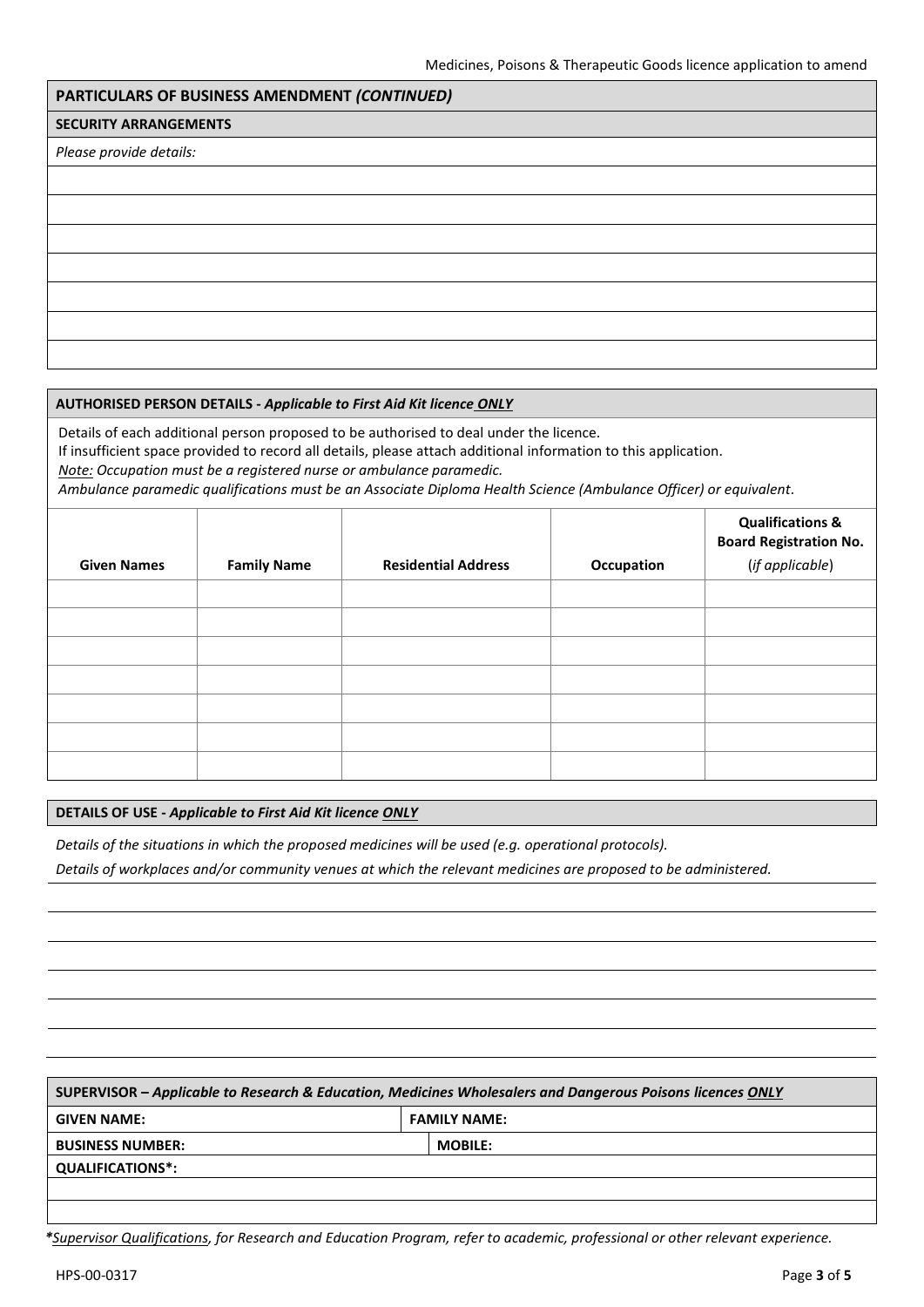| PARTICULARS OF BUSINESS AMENDMENT (CONTINUED)                                          |                     |  |  |  |
|----------------------------------------------------------------------------------------|---------------------|--|--|--|
| <b>RESEARCHER DETAILS - Applicable to Research and Education Program licences ONLY</b> |                     |  |  |  |
| <b>GIVEN NAME:</b>                                                                     | <b>FAMILY NAME:</b> |  |  |  |
| <b>BUSINESS NUMBER:</b><br><b>MOBILE:</b>                                              |                     |  |  |  |
| <b>QUALIFICATIONS*:</b>                                                                |                     |  |  |  |
|                                                                                        |                     |  |  |  |
|                                                                                        |                     |  |  |  |
|                                                                                        |                     |  |  |  |

*\*Researcher Qualifications: for Research and Education Program, researchers refer to academic, professional or other relevant experience.*

#### **DETAILS OF PROGRAM -** *Applicable to Research and Education Program licence ONLY*

#### **PROGRAM/PROJECT TITLE:**

**DESCRIPTION OF THE PROGRAM/PROJECT:** *(include an explanation of why it cannot be carried out satisfactorily without the use of the proposed regulated substance(s):* 

#### **DECLARATION –** *Applicable to all licences*

I declare that I am authorised to supply all the information above; that all the information supplied on this form is true and correct; and that there are necessary records and/or documentation to support this licence application.

I understand that failure to submit all required information and documentation may delay my application and that the provision of false or misleading information may be a criminal offence.

**NAME:** \_\_\_\_\_\_\_\_\_\_\_\_\_\_\_\_\_\_\_\_\_\_\_\_\_\_\_\_\_\_\_\_\_\_\_\_\_\_\_\_\_\_\_\_\_\_\_\_\_ **POSITION:** \_\_\_\_\_\_\_\_\_\_\_\_\_\_\_\_\_\_\_\_\_\_\_\_\_\_\_\_\_\_\_\_\_\_\_ **SIGNATURE:** \_\_\_\_\_\_\_\_\_\_\_\_\_\_\_\_\_\_\_\_\_\_\_\_\_\_\_\_\_\_\_\_\_\_\_\_\_\_\_\_\_\_\_\_\_ **DATE:** \_\_\_\_\_\_\_\_\_\_\_\_\_\_\_\_\_\_\_\_\_\_\_\_\_\_\_\_\_\_\_\_\_\_\_\_\_\_\_

### **CREDIT CARD DECLARATION - IF PAYING BY CREDIT CARD**  $\Box$ I agree to the credit card (details provided at **Part K**) being debited the required fee and credit card details destroyed immediately once the transaction is processed.

**SIGNATURE:** \_\_\_\_\_\_\_\_\_\_\_\_\_\_\_\_\_\_\_\_\_\_\_\_\_\_\_\_\_\_\_\_\_\_\_\_\_\_\_\_\_\_\_\_\_ **DATE:**\_\_\_\_\_\_\_\_\_\_\_\_\_\_\_\_\_\_\_\_\_\_\_\_\_\_\_\_\_\_\_\_\_\_\_\_\_\_\_